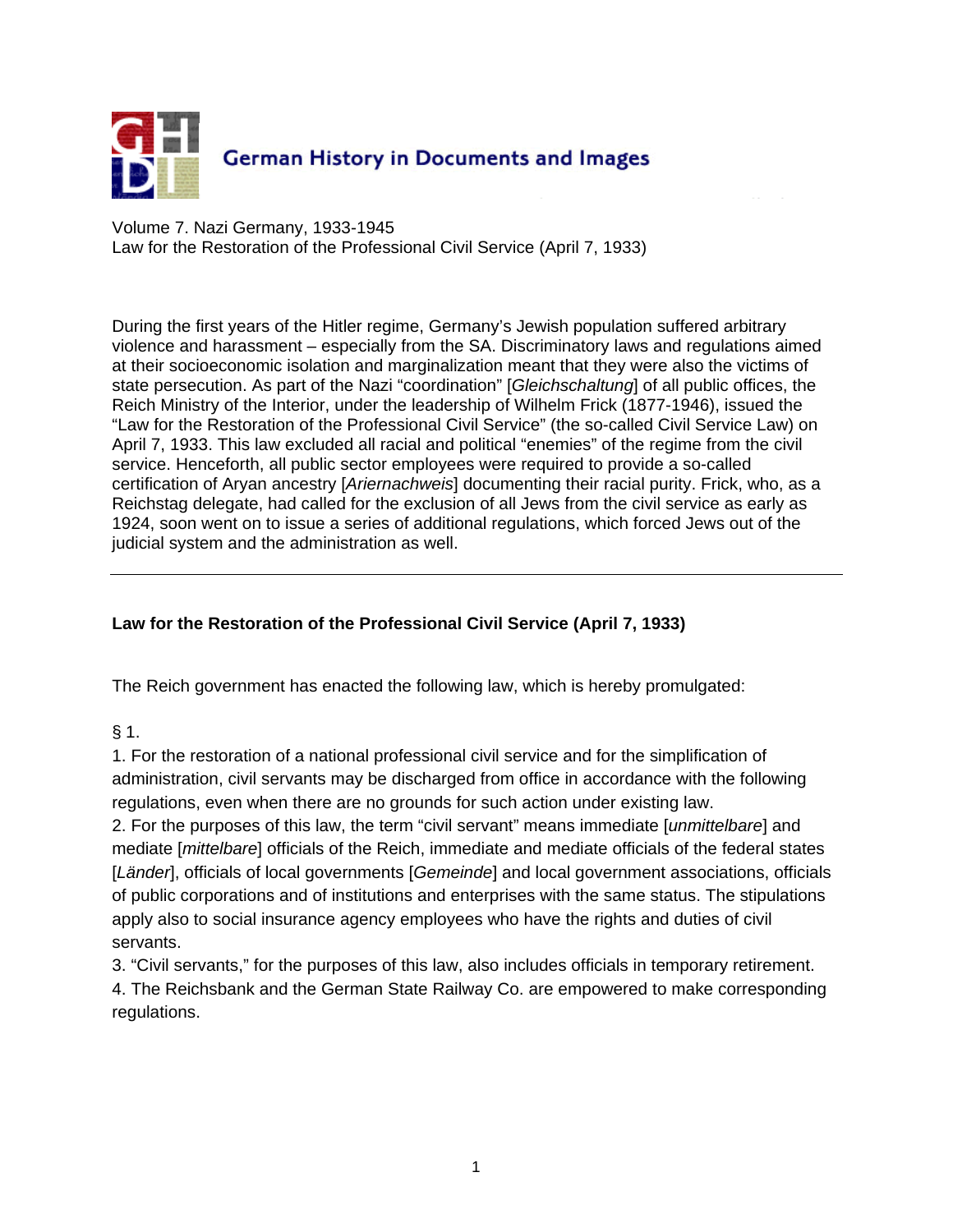## $§$  2.

1. Civil servants who attained their status after November 9, 1918, without possessing the required or customary training or other qualifications are to be dismissed from service. Their former salaries will be accorded to them for a period of 3 months after their dismissal.

2. They possess no right to allowances, pensions, or survivors' pensions, nor to continued use of the official designation, the title, the official uniform, and the official insignia.

3. In cases of need, a pension, revocable at any time, equivalent to a third of the normal base pay for the last position held by them may be granted to them, especially when they are caring for dependent relatives; reinsurance according to the provisions of the Reich's social insurance law will not occur.

4. The stipulations of Section 2 and 3 will be applied in the case of persons who come under the provisions of Section 1 and who had already been retired before this law became effective.

# § 3.

1. Civil servants of non-Aryan descent are to be retired; honorary officials are to be removed from official status.

2. Section 1 does not apply to civil servants who were already employed on August 1, 1914, or who fought during the World War at the front for the German Reich or who fought for its allies or whose fathers or sons were killed in the World War. With the agreement of the appropriate special minister or of the highest authorities of the federal states, the Reich Minister of the Interior can permit further exceptions in the case of officials who are abroad.

### $§$  4.

Civil servants whose former political activity affords no guarantee that they will act in the interest of the national state at all times and without reservation can be dismissed from service. They are to be accorded their former salary for a period of 3 months after their dismissal. Thereafter, they will receive ¾ of their pension and corresponding survivor's benefits.

### § 5.

1. Every civil servant must acquiesce to being transferred to another office in the same or equivalent sector, even into one carrying a lesser rank or regular salary – reimbursement of the approved relocation expenses will occur if the transfer is made on account of service-related needs. If a civil servant is transferred to an office carrying a lesser rank and regular salary, he retains his previous official title and the official income of his former position.

2. In place of a transfer to an office of lesser rank and regular income (Section 11), the civil servant can demand to be retired.

### $§ 6.$

For the purpose of simplifying the administration, civil servants can be retired, even if they are not yet unfit for service. If civil servants are retired for this reason, their places may not be filled again.